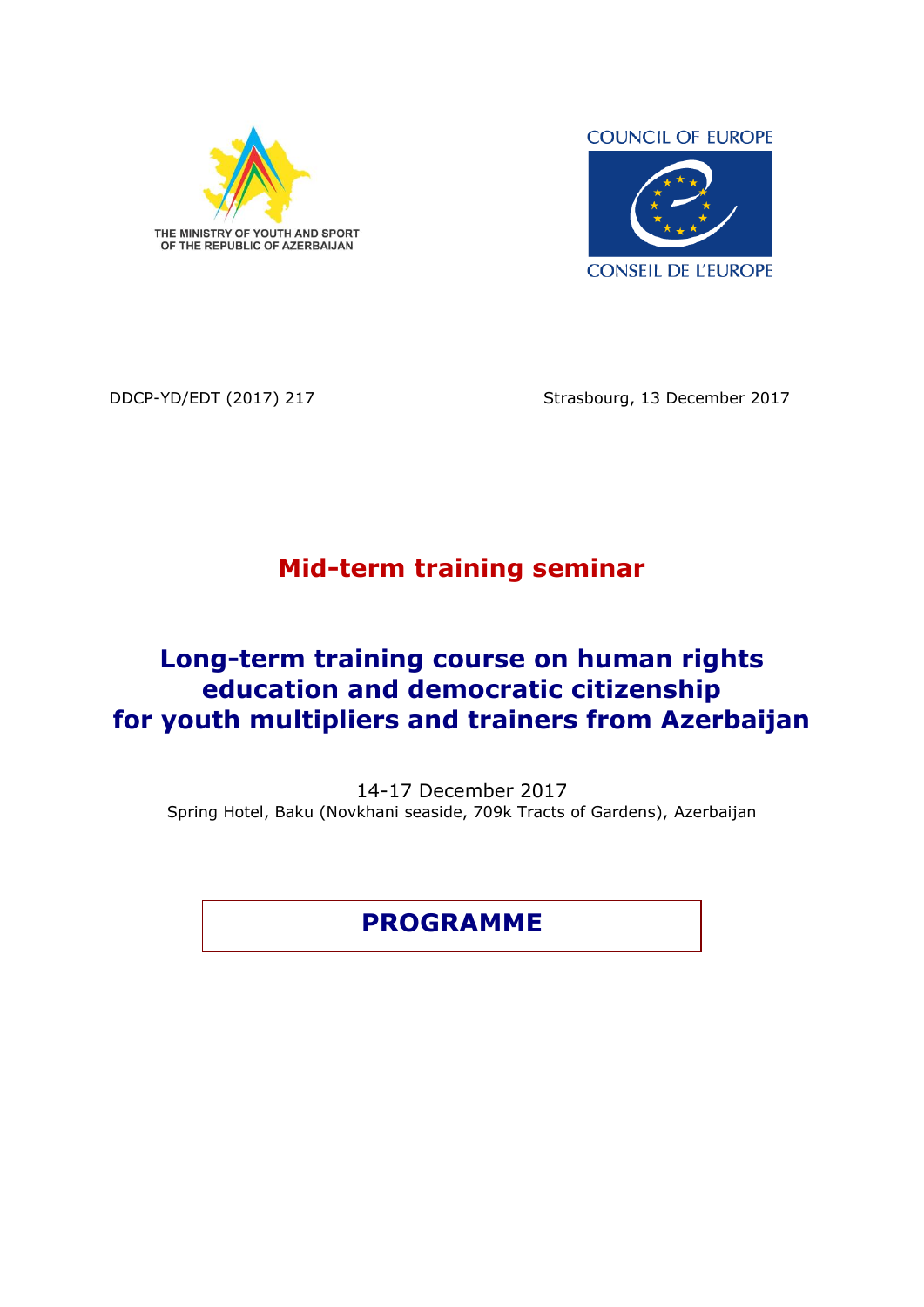## **DRAFT DAILY PROGRAMME**

| <b>Thursday, 14 December</b> |                                                                                                                                                                                                          |  |
|------------------------------|----------------------------------------------------------------------------------------------------------------------------------------------------------------------------------------------------------|--|
| 17:30                        | Meeting of participants for the bus transfer to the activity venue " Spring<br>Hotel" (Novkhani seaside, 709k Tracts of Gardens, Baku)                                                                   |  |
| 19:00-20:00                  | Dinner                                                                                                                                                                                                   |  |
| 20:00-21:30                  | Group cohesion activity                                                                                                                                                                                  |  |
| <b>Friday, 15 December</b>   |                                                                                                                                                                                                          |  |
| 09:30-11:00                  | Introduction to the day's programme<br>Revisiting the LTTC process: e-learning, 1 <sup>st</sup> residential seminar, mentoring,<br>project planning and implementation                                   |  |
| 11:00-11:30                  | Coffee-break                                                                                                                                                                                             |  |
| 11:30-13:00                  | Group re-integration and overall updates                                                                                                                                                                 |  |
| 13:00-14:30                  | Lunch                                                                                                                                                                                                    |  |
| 14:30-16:00                  | Competences re-assessment<br>Updates on the projects implementation, sharing experience<br>and<br>challenges                                                                                             |  |
| 16:00-16:30                  | Coffee-break                                                                                                                                                                                             |  |
| 16:30-18:30                  | 1 <sup>st</sup> Meetings with mentors: Revising the outcomes of the e-learning phase,<br>project management cycle                                                                                        |  |
| 19:00-20:00                  | Dinner                                                                                                                                                                                                   |  |
| 20:00-21:30                  | Informal social evening: watching TED-talk and discussion                                                                                                                                                |  |
| <b>Saturday, 16 December</b> |                                                                                                                                                                                                          |  |
| 09:30-11:00                  | The role of human rights education within and for youth policy and youth<br>work in Azerbaijan: simulation exercise                                                                                      |  |
| 11:00-11:30                  | Coffee-break                                                                                                                                                                                             |  |
| 11:30-13:00                  | The role of human rights education within and for youth policy and youth<br>work in Azerbaijan: debriefing on values and emphasizing the role of<br>Human Rights educator in local and national context. |  |
| <i>13:00-14:30</i>           | Lunch                                                                                                                                                                                                    |  |
| 14:30-19:00                  | 2d meeting with mentors. Support with project planning and re-visiting<br>self-assessment form and identifying competences to be developed;                                                              |  |